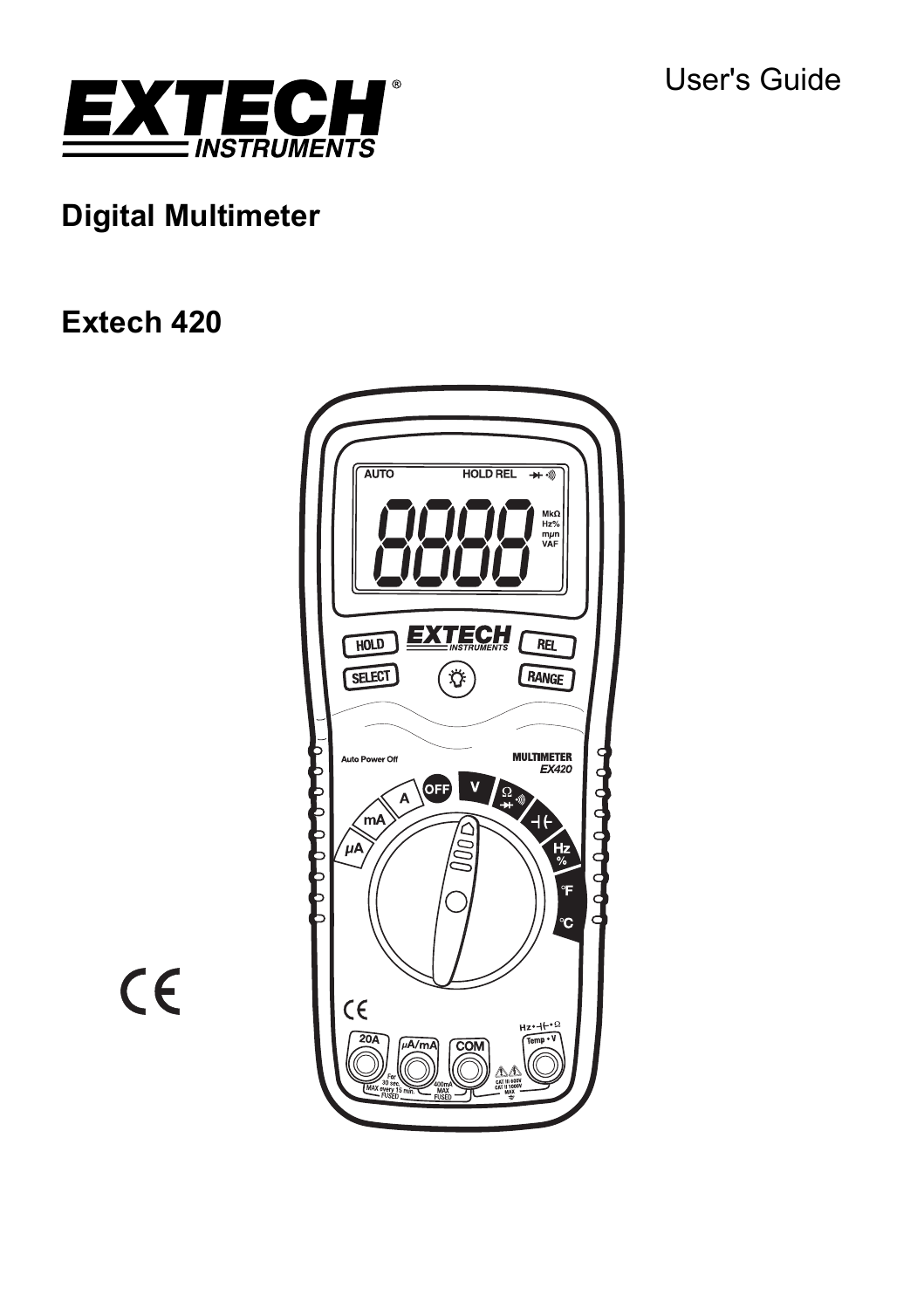# *Introduction*

Congratulations on your purchase of the Extech 420 (part number EX420) Autoranging Multimeter. This meter measures AC/DC Voltage, AC/DC Current, Resistance, Capacitance, Frequency, Duty Cycle, Diode Test, and Continuity plus Thermocouple Temperature. Proper use and care of this meter will provide many years of reliable service.

## *Safety*

## **International Safety Symbols**



This symbol, adjacent to another symbol or terminal, indicates the user must refer to the manual for further information.



This symbol, adjacent to a terminal, indicates that, under normal use, hazardous voltages may be present



Double insulation



avoided, could result in death or serious injury.

**CAUTION** 



This **CAUTION** symbol indicates a potentially hazardous situation, which if not avoided, may result damage to the product.

This **WARNING** symbol indicates a potentially hazardous situation, which if not

This symbol advises the user that the terminal(s) so marked must not be connected to a circuit point at which the voltage with respect to earth ground exceeds (in this case) 600 VAC or VDC.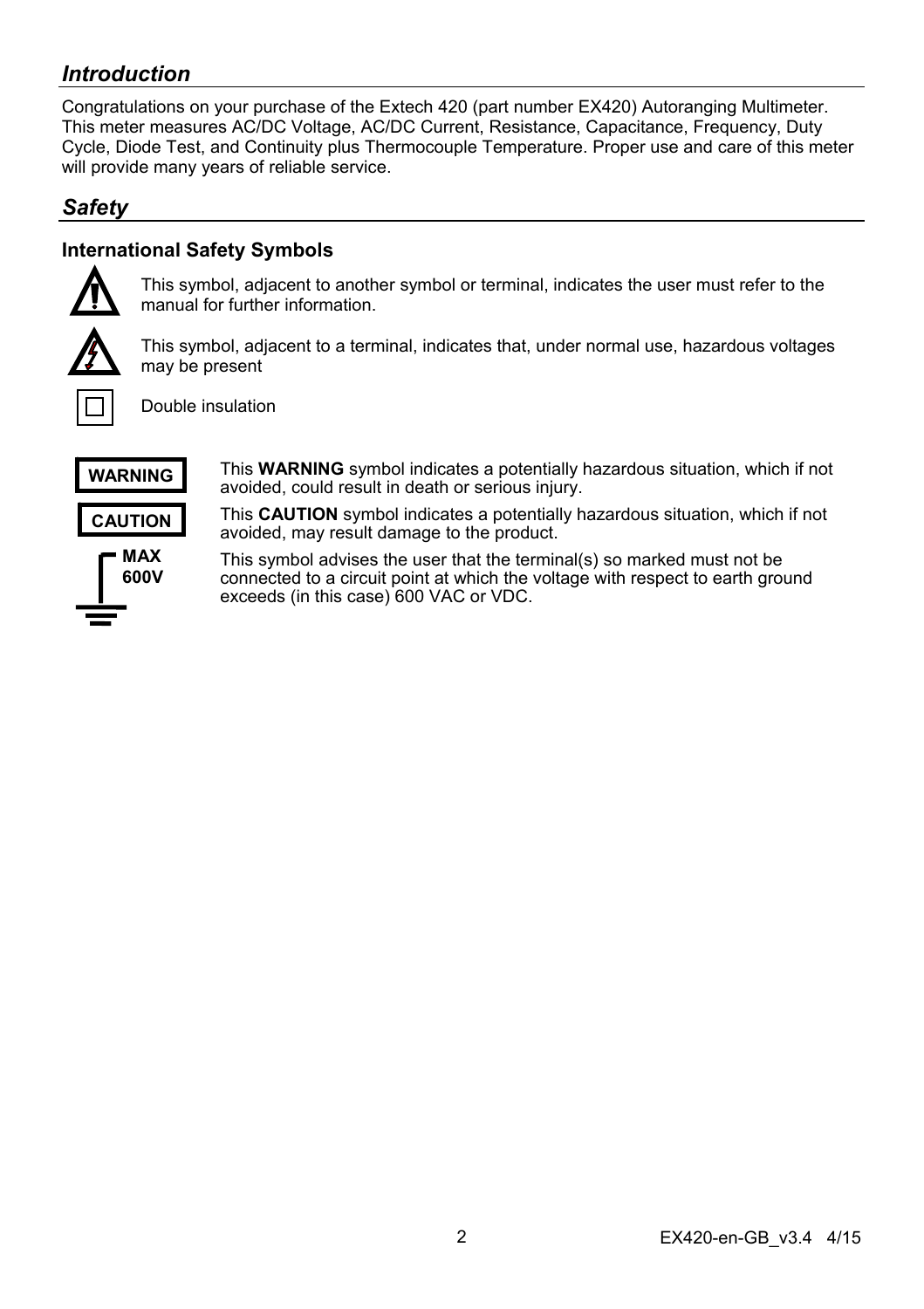## **CAUTIONS**

- Improper use of this meter can cause damage, shock, injury or death. Read and understand this user manual before operating the meter.
- Always remove the test leads before replacing the battery or fuses.
- Inspect the condition of the test leads and the meter itself for any damage before operating the meter. Repair or replace any damage before use.
- Use great care when making measurements if the voltages are greater than 25VAC rms or 35VDC. These voltages are considered a shock hazard.
- Warning! This is a class A equipment. This equipment can cause interferences in the living quarters; in this case the operator can be required to carry out adequate measures.
- Always discharge capacitors and remove power from the device under test before performing Diode, Resistance or Continuity tests.
- Voltage checks on electrical outlets can be difficult and misleading because of the uncertainty of connection to the recessed electrical contacts. Other means should be used to ensure that the terminals are not "live".
- If the equipment is used in a manner not specified by the manufacturer, the protection provided by the equipment may be impaired.
- This device is not a toy and must not reach children's hands. It contains hazardous objects as well as small parts that the children could swallow. In case a child swallows any of them, please contact a physician immediately
- Do not leave batteries and packing material lying around unattended; they can be dangerous for children if they use them as toys
- In case the device is going to be unused for an extended period of time, remove the batteries to prevent them from training
- Expired or damaged batteries can cause cauterization on contact with the skin. Always, therefore, use suitable hand gloves in such cases
- See that the batteries are not short-circuited. Do not throw batteries into the fire.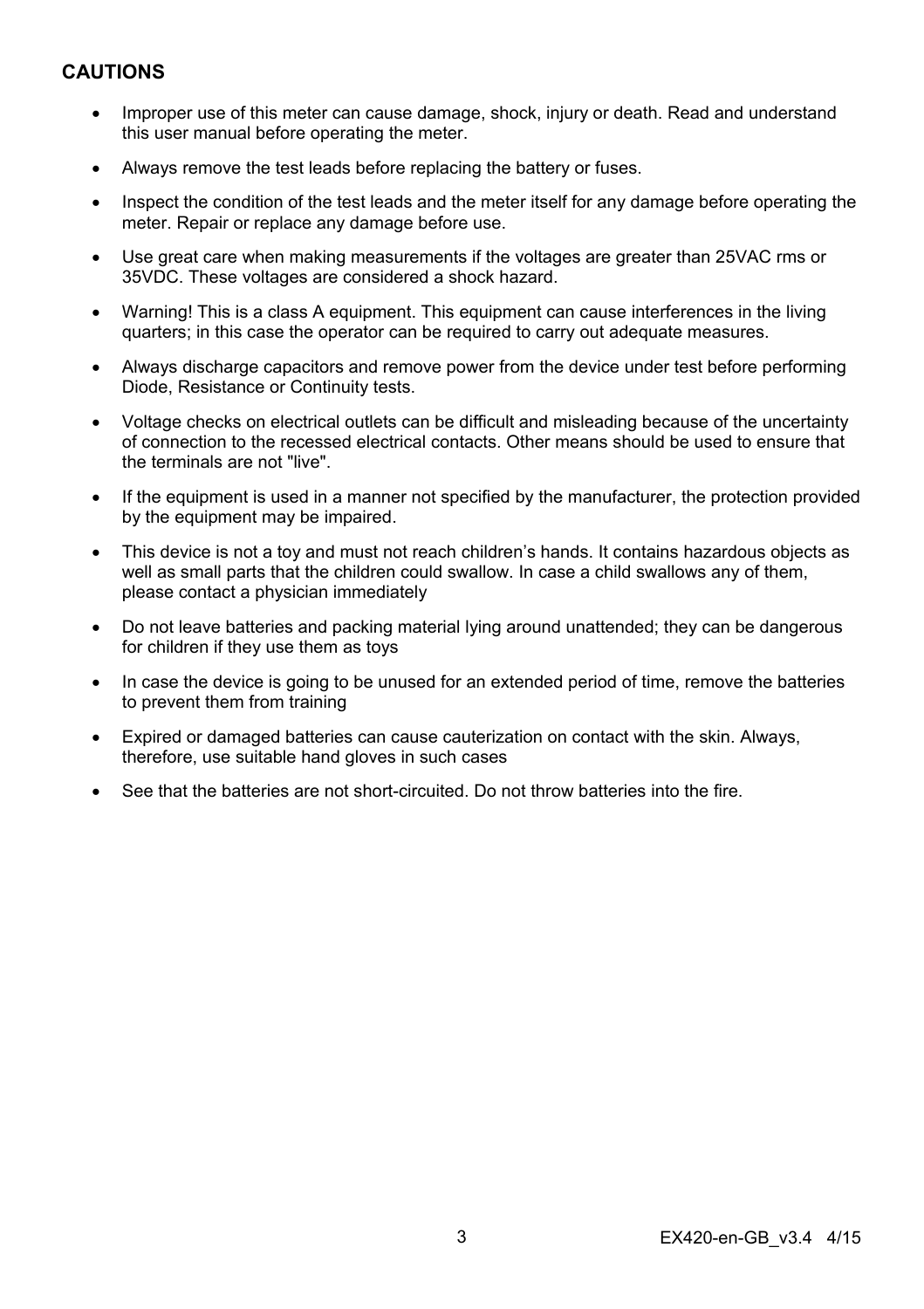#### **OVERVOLTAGE CATEGORY III**

This meter meets the IEC 610-1-2001 standard for OVERVOLTAGE CATEGORY III. Cat III meters are protected against overvoltage transients in fixed installation at the distribution level. Examples include switches in the fixed installation and some equipment for industrial use with permanent connection to the fixed installation.

#### **SAFETY INSTRUCTIONS**

This meter has been designed for safe use, but must be operated with caution. The rules listed below must be carefully followed for safe operation.

1. **NEVER** apply voltage or current to the meter that exceeds the specified maximum:

| <b>Input Protection Limits</b>      |                                                   |  |  |
|-------------------------------------|---------------------------------------------------|--|--|
| <b>Function</b>                     | Maximum Input                                     |  |  |
| V DC or V AC                        | 1000V DC/750V AC, 200Vrms on 400mV range          |  |  |
| mAAC/DC                             | 500mA 250V fast acting fuse                       |  |  |
| A AC/DC                             | 20A 250V fast acting fuse(30 seconds max every 15 |  |  |
|                                     | minutes)                                          |  |  |
| Frequency, Resistance, Capacitance, | 250 Vrms for 15sec max                            |  |  |
| Duty Cycle, Diode Test, Continuity  |                                                   |  |  |
| Temperature                         | 60V DC/24V AC                                     |  |  |

- 2. **USE EXTREME CAUTION** when working with high voltages.
- 3. **DO NOT** measure voltage if the voltage on the "COM" input jack exceeds 600V above earth ground.
- 4. **NEVER** connect the meter leads across a voltage source while the function switch is in the current, resistance, or diode mode. Doing so can damage the meter.
- 5. **ALWAYS** discharge filter capacitors in power supplies and disconnect the power when making resistance or diode tests.
- 6. **ALWAYS** turn off the power and disconnect the test leads before opening the covers to replace the fuse or battery.
- 7. **NEVER** operate the meter unless the back cover and the battery and fuse covers are in place and fastened securely.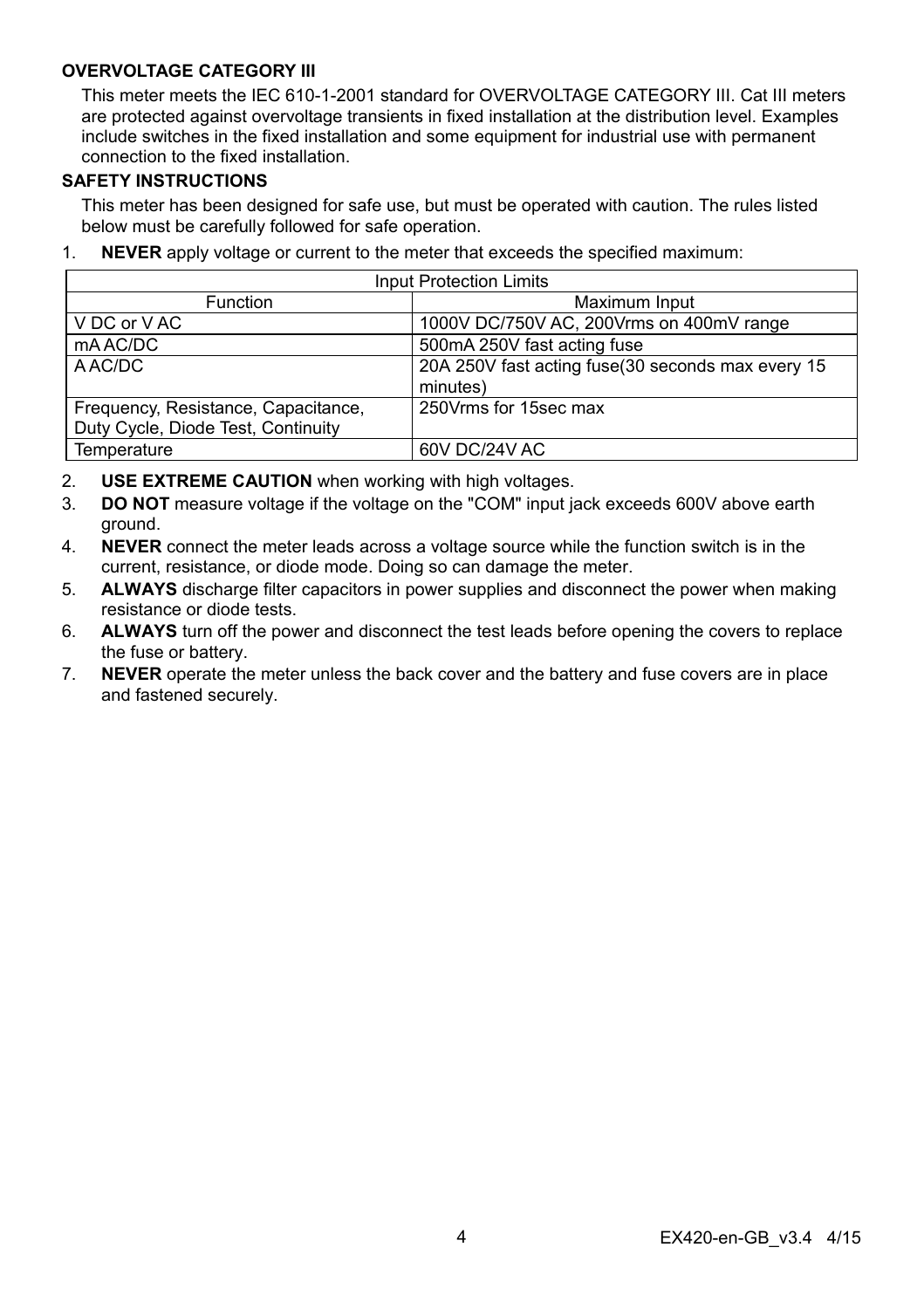# *Controls and Jacks*

- 1. 4000 count LCD display
- 2. HOLD
- 3. SELECT button
- 4. Function switch
- 5. mA, uA and A input jacks
- 6. COM input jack
- 7. Positive input jack
- 8. RANGE hold button
- 9. RELATIVE button
- 10. Backlight button
- 11. Protective holster



**Note:** Tilt stand and battery compartment are on rear of unit.

## *Symbols and Annunciators*

| $\cdot$ ))) | Continuity                             |      |                      |
|-------------|----------------------------------------|------|----------------------|
|             | Diode test                             |      |                      |
| Ė           | Battery status                         |      |                      |
|             | Test lead connection<br>error          |      |                      |
| n           | nano (10 <sup>-9</sup> ) (capacitance) |      |                      |
| μ           | micro $(10^{-6})$ (amps, cap)          |      |                      |
| m           | milli $(10^{-3})$ (volts, amps)        | A    | Amps                 |
| k           | kilo $(10^3)$ (ohms)                   | F    | Farads (capacitance) |
| M           | mega $(10^6)$ (ohms)                   | Ω    | Ohms                 |
| Hz          | Hertz (frequency)                      | v    | Volts                |
| $\%$        | Percent (duty ratio)                   | REL  | Relative             |
| AC          | Alternating current                    |      | AUTO Autoranging     |
| DC          | Direct current                         | HOLD | Display hold         |
| °F          | Degrees Fahrenheit                     | °C   | Degrees Centigrade   |

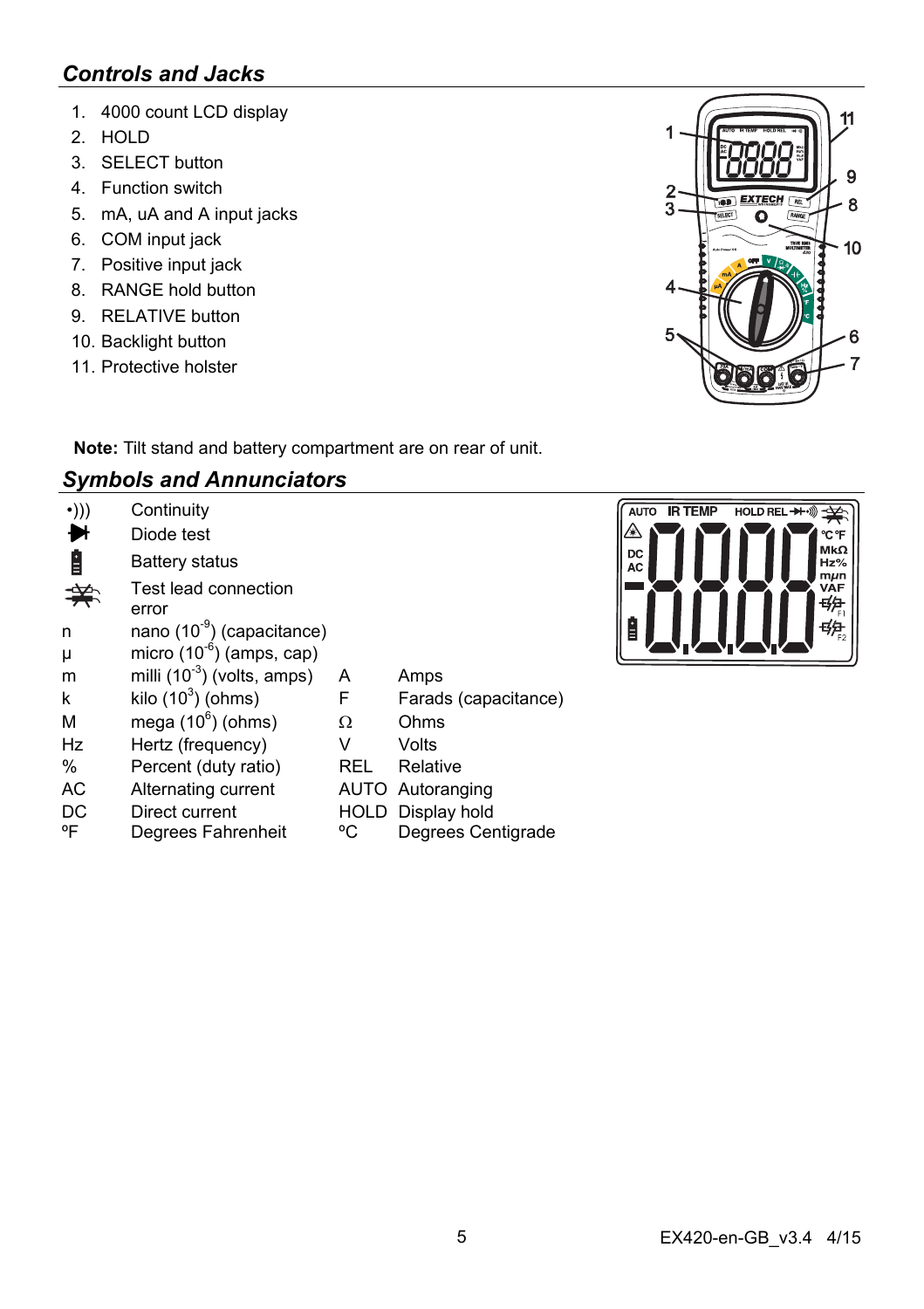## *Operating Instructions*

**WARNING**: Risk of electrocution. High-voltage circuits, both AC and DC, are very dangerous and should be measured with great care.

- 1. ALWAYS turn the function switch to the OFF position when the meter is not in use.
- 2. If "OL" appears in the display during a measurement, the value exceeds the range you have selected. Change to a higher range.
- **NOTE**: On some low AC and DC voltage ranges, with the test leads not connected to a device, the display may show a random, changing reading. This is normal and is caused by the high-input sensitivity. The reading will stabilize and give a proper measurement when connected to a circuit.

#### **DC VOLTAGE MEASUREMENTS**

**CAUTION:** Do not measure DC voltages if a motor on the circuit is being switched ON or OFF. Large voltage surges may occur that can damage the meter.

- 1. Set the function switch to the green V position.
- 2. Press the SELECT button to indicate "DC" on the display.
- 3. Insert the black test lead banana plug into the negative **COM** jack. Insert the red test lead banana plug into the positive **V** jack.
- 4. Touch the black test probe tip to the negative side of the circuit. Touch the red test probe tip to the positive side of the circuit.
- 5. Read the voltage in the display.

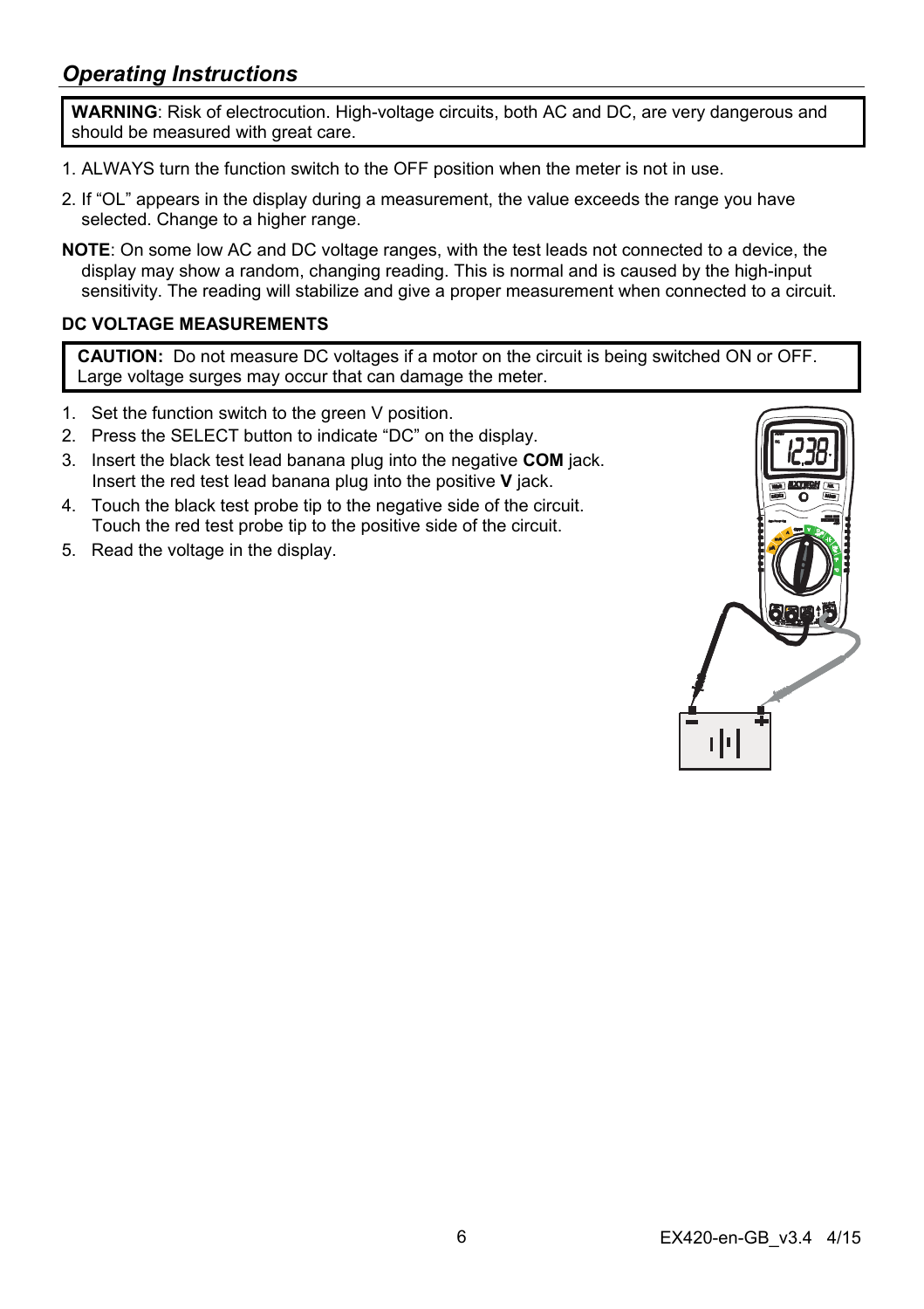#### **AC VOLTAGE MEASUREMENTS**

**WARNING:** Risk of Electrocution. The probe tips may not be long enough to contact the live parts inside some 240V outlets for appliances because the contacts are recessed deep in the outlets. As a result, the reading may show 0 volts when the outlet actually has voltage on it. Make sure the probe tips are touching the metal contacts inside the outlet before assuming that no voltage is present.

**CAUTION:** Do not measure AC voltages if a motor on the circuit is being switched ON or OFF. Large voltage surges may occur that can damage the meter.

- 1. Set the function switch to the green V position.
- 2. Press the SELECT button to indicate "AC" on the display.
- 3. Insert the black test lead banana plug into the negative **COM** jack. Insert red test lead banana plug into the positive **V** jack.
- 4. Touch the black test probe tip to the neutral side of the circuit. Touch the red test probe tip to the "hot" side of the circuit.
- 5. Read the voltage in the display.



#### **DC CURRENT MEASUREMENTS**

**CAUTION:** Do not make current measurements on the 20A scale for longer than 30 seconds. Exceeding 30 seconds may cause damage to the meter and/or the test leads.

- 1. Insert the black test lead banana plug into the negative **COM** jack.
- 2. For current measurements up to 4000µA DC, set the function switch to the yellow  $\mu$ A position and insert the red test lead banana plug into the **µA/mA** jack
- 3. For current measurements up to 400mA DC, set the function switch to the yellow mA position and insert the red test lead banana plug into the **µA/mA** jack.
- 4. For current measurements up to 20A DC, set the function switch to the yellow 20A range and insert the red test lead banana plug into the **20A** jack.
- 5. Press the SELECT button to indicate "**DC**" on the display.
- 6. Remove power from the circuit under test, then open up the circuit at the point where you wish to measure current.
- 7. Touch the black test probe tip to the negative side of the circuit. Touch the red test probe tip to the positive side of the circuit.
- 8. Apply power to the circuit.
- 9. Read the current in the display.

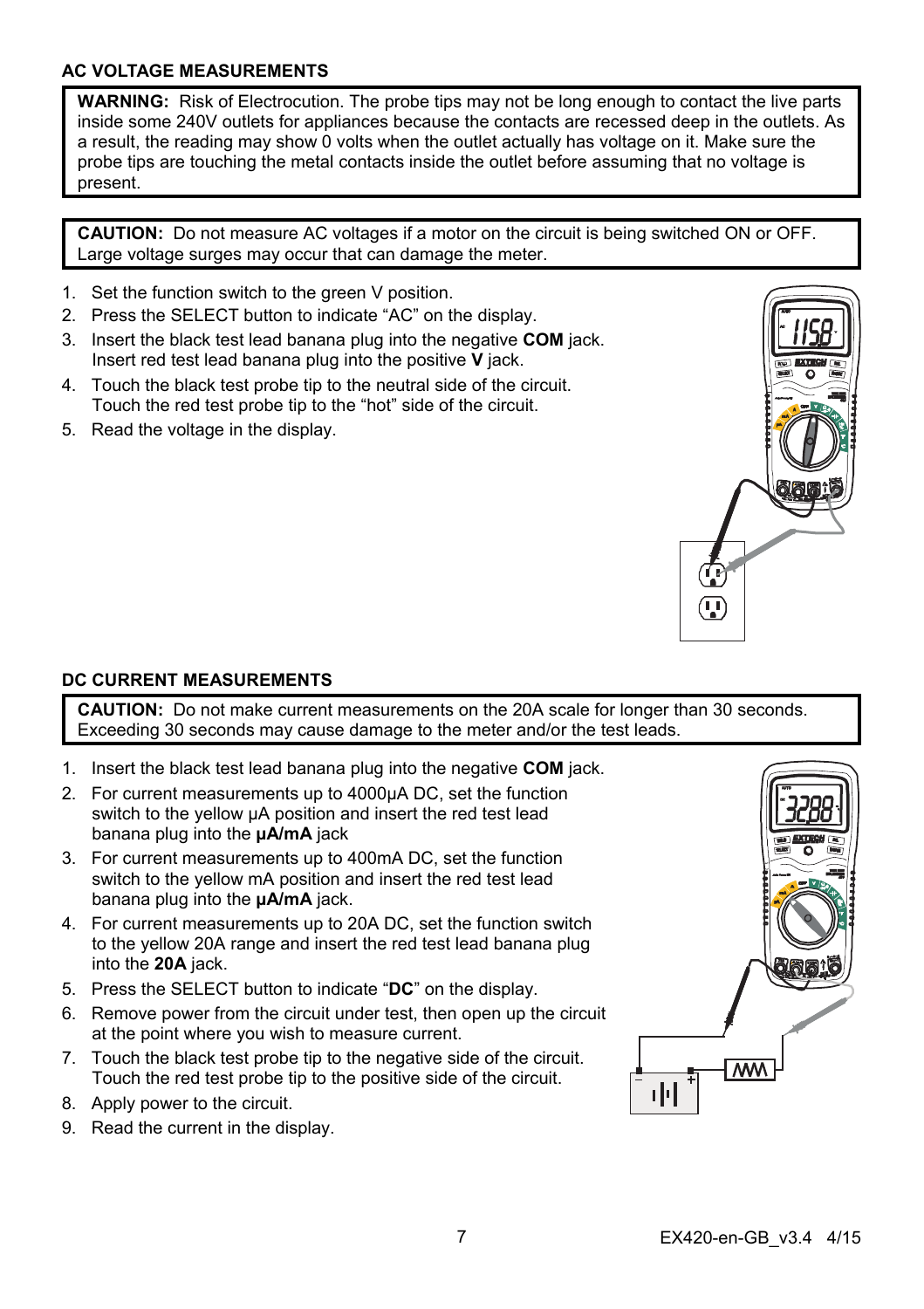### **AC CURRENT MEASUREMENTS**

**CAUTION:** Do not make current measurements on the 20A scale for longer than 30 seconds. Exceeding 30 seconds may cause damage to the meter and/or the test leads.

- 1. Insert the black test lead banana plug into the negative **COM** jack.
- 2. For current measurements up to 4000µA AC, set the function switch to the yellow uA position and insert the red test lead banana plug into the **µA/mA** jack
- 3. For current measurements up to 400mA AC, set the function switch to the yellow mA position and insert the red test lead banana plug into the **µA/mA** jack.
- 4. For current measurements up to 20A AC, set the function switch to the yellow 20A range and insert the red test lead banana plug into the **20A** jack.
- 5. Press the SELECT button to indicate "**AC**" on the display.
- 6. Remove power from the circuit under test, then open up the circuit at the point where you wish to measure current.
- 7. Touch the black test probe tip to the negative side of the circuit. Touch the red test probe tip to the positive side of the circuit.
- 8. Apply power to the circuit.
- 9. Read the current in the display.



#### **RESISTANCE MEASUREMENTS**

**WARNING:** To avoid electric shock, disconnect power to the unit under test and discharge all capacitors before taking any resistance measurements. Remove the batteries and unplug the line cords.

- 1. Set the function switch to the green  $\Omega$  position.
- 2. Insert the black test lead banana plug into the negative **COM** jack. Insert the red test lead banana plug into the positive  $\Omega$  jack.
- 3. Press the SELECT button to indicate  $\Omega$  on the display.
- 4. Touch the test probe tips across the circuit or part under test. It is best to disconnect one side of the part under test so the rest of the circuit will not interfere with the resistance reading.
- 5. Read the resistance in the display.

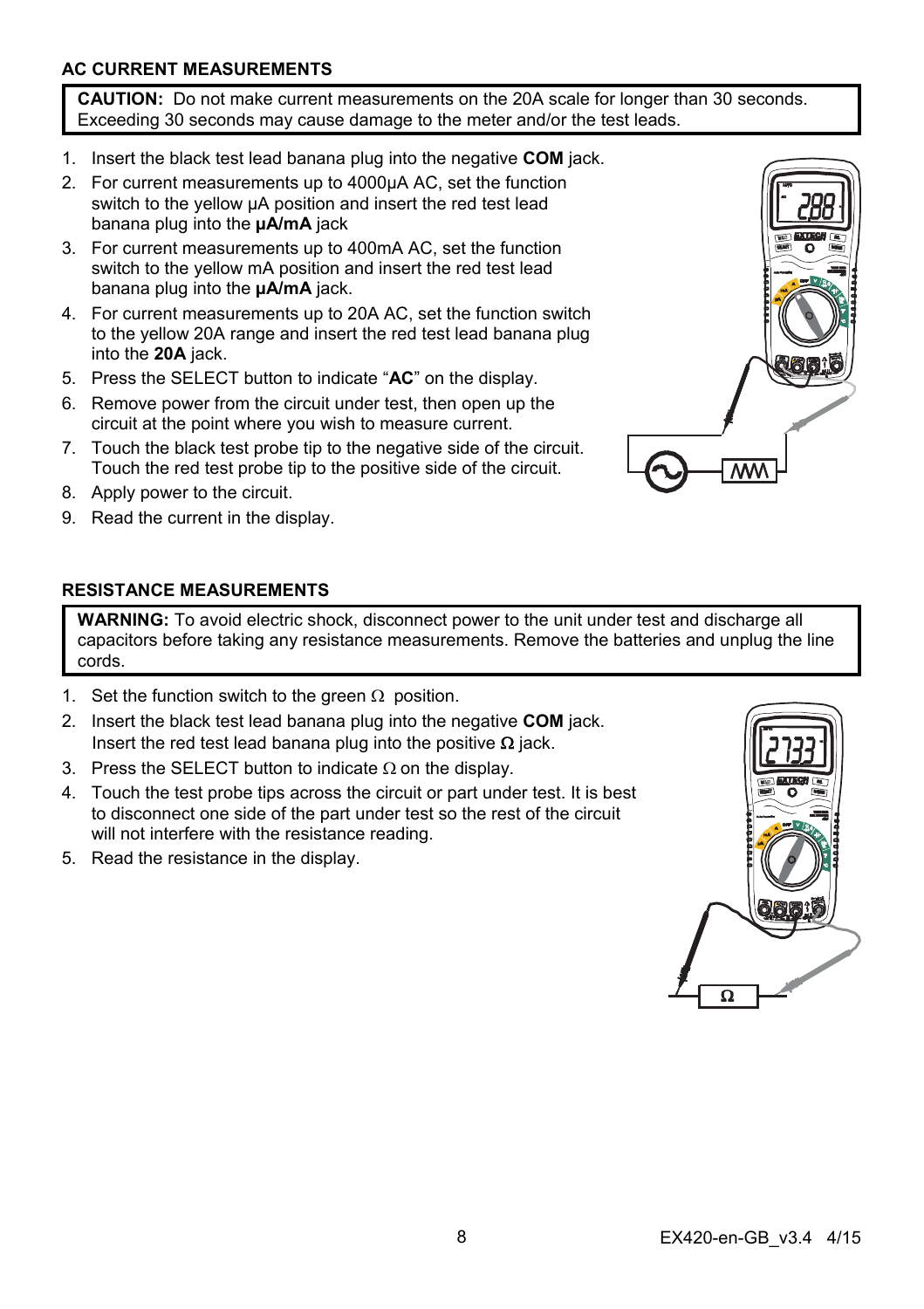#### **CONTINUITY CHECK**

**WARNING:** To avoid electric shock, never measure continuity on circuits or wires that have voltage on them.

- 1. Set the function switch to the green  $\blacktriangleright$   $\rightsquigarrow$  position.
- 2. Insert the black lead banana plug into the negative **COM** jack. Insert the red test lead banana plug into the positive  $\Omega$  jack.
- 3. Press the SELECT button to indicate of on the display.
- 4. Touch the test probe tips to the circuit or wire you wish to check.
- 5. If the resistance is less than approximately 150 $\Omega$ , the audible signal will sound. If the circuit is open, the display will indicate "OL".



#### **DIODE TEST**

- 1. Set the function switch to the green  $\rightarrow$   $\rightarrow$  position.
- 2. Insert the black test lead banana plug into the negative **COM** jack and the red test lead banana plug into the positive **diode** jack.
- 3. Press the SELECT button to indicate  $\blacktriangleright$  on the display.
- 4. Touch the test probes to the diode under test. Forward voltage will typically indicate 0.400 to 0.700V. Reverse voltage will indicate "**OL**".. Shorted devices will indicate near 0V and an open device will indicate "**OL**" in both polarities.

### **CAPACITANCE MEASUREMENTS**

**WARNING:** To avoid electric shock, disconnect power to the unit under test and discharge all capacitors before taking any capacitance measurements. Remove the batteries and unplug the line cords.

- 1. Set the rotary function switch to the green  $H$ -position.
- 2. Insert the black test lead banana plug into the negative **COM** jack. Insert the red test lead banana plug into the positive jack.
- 3. Touch the test leads to the capacitor to be tested.  $-I$
- 4. Read the capacitance value in the display

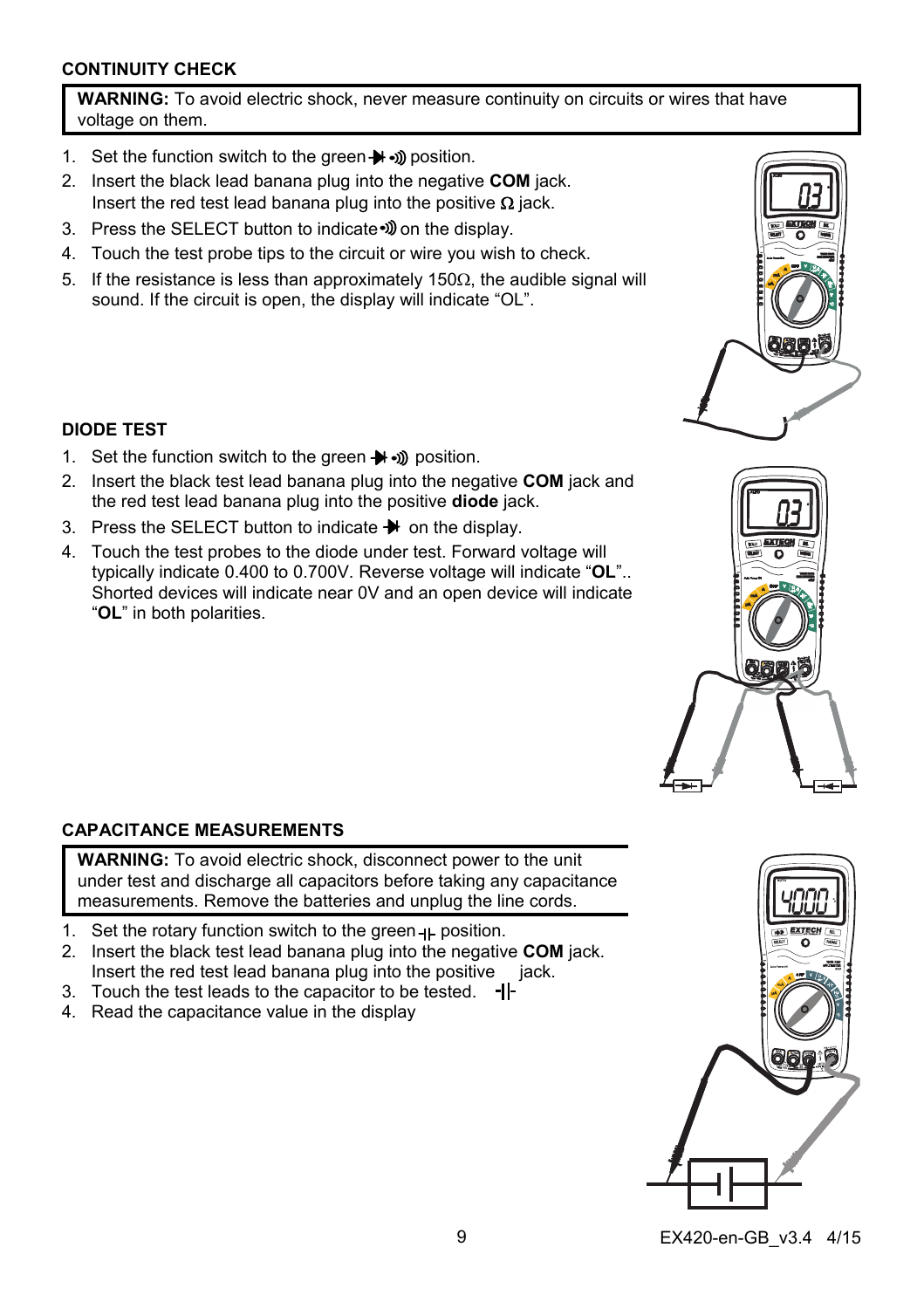#### **FREQUENCY MEASUREMENTS**

- 1. Set the rotary function switch to the green "Hz" position.
- 2. Insert the black lead banana plug into the negative **COM** jack and the red test lead banana plug into the positive **Hz** jack.
- 3. Touch the test probe tips to the circuit under test.
- 4. Read the frequency on the display.

#### **% DUTY CYCLE**

- 1. Set the rotary function switch to the "Hz" position.
- 2. Insert the black lead banana plug into the negative **COM** jack and the red test lead banana plug into the positive **Hz** jack.
- 3. Press the SELECT key momentarily to select % in the display.
- 4. Touch the test probe tips to the circuit under test.
- 5. Read the % duty cycle on the display.



- 1. Set the function switch to the black Type K °C or °F position.
- 2. Insert the Temperature Probe into the input jacks, making sure to observe the correct polarity.
- 3. Touch the Temperature Probe head to the part whose temperature you wish to measure. Keep the probe touching the part under test until the reading stabilizes (about 30 seconds).
- 4. Read the temperature in the display.
- **Note:** The temperature probe is fitted with a type K mini connector. A mini connector to banana connector adaptor is supplied for connection to the input banana jacks.



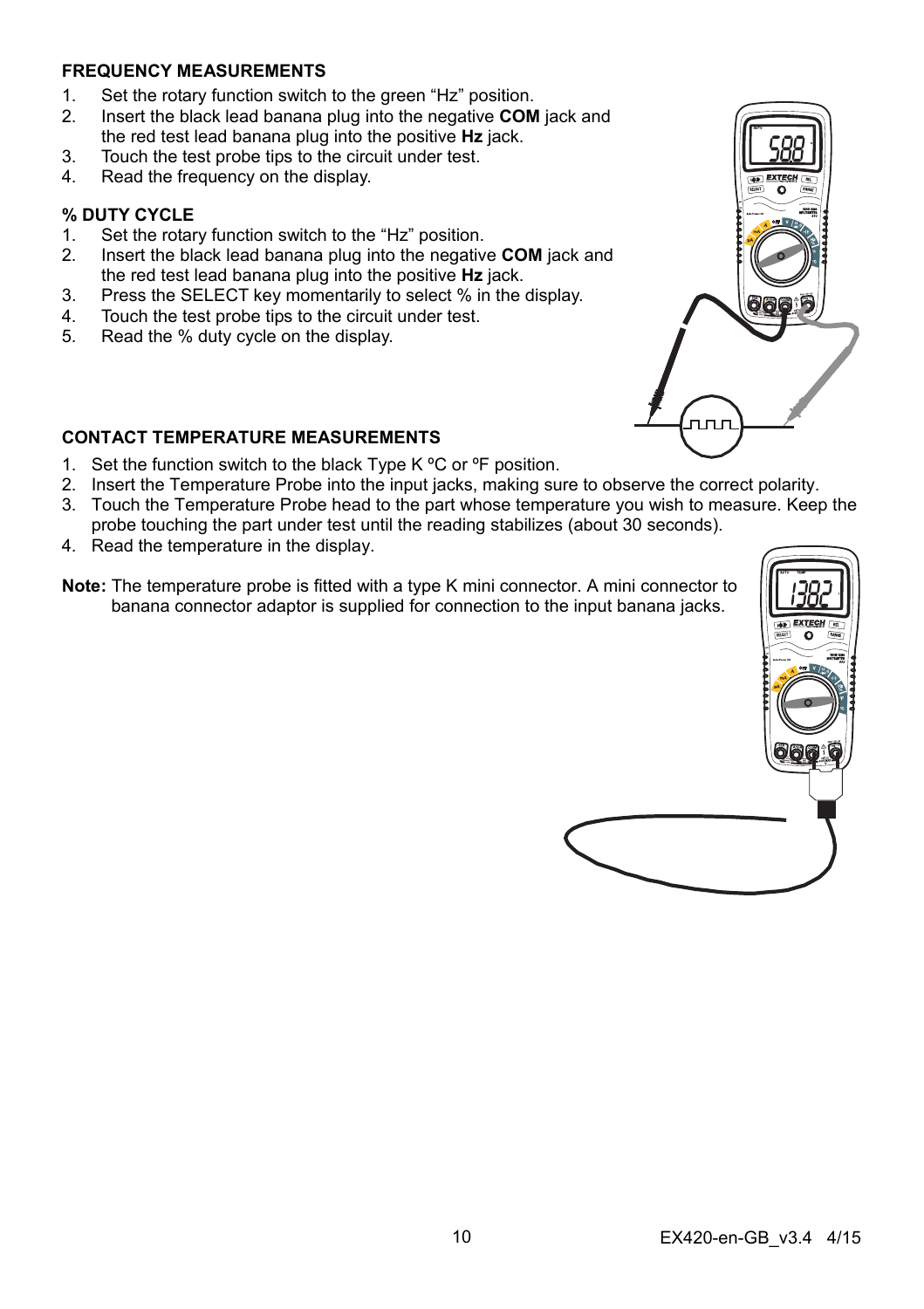#### **AUTORANGING/MANUAL RANGE SELECTION**

When the meter is first turned on, it automatically goes into AutoRanging. This automatically selects the best range for the measurements being made and is generally the best mode for most measurements. For measurement situations requiring that a range be manually selected, perform the following:

- 1. Press the RANGE key. The **AUTO** display indicator will turn off.
- 2. Press the RANGE key to step through the available ranges until you select the range you want.
- 3. To exit the Manual Ranging mode and return to AutoRanging, press and hold the RANGE key for 2 seconds.

**Note:** Manual ranging does not apply for the Capacitance, Frequency and Temperature functions.

#### **RELATIVE MODE**

The relative measurement feature allows you to make measurements relative to a stored reference value. A reference voltage, current, etc. can be stored and measurements made in comparison to that value. The displayed value is the difference between the reference value and the measured value.

- 1. Perform the measurement as described in the operating instructions.
- 2. Press the REL button to store the reading in the display and the "REL" indicator will appear on the display.
- 3. The display will now indicate the difference between the stored value and the measured value.
- 4. Press the REL button to exit the relative mode.

**Note:** The Relative function does not operate in the Frequency function.

#### **DISPLAY BACKLIGHT**

Press the  $\forall$  key for to turn on or off the display backlight function.

#### **HOLD**

The hold function freezes the reading in the display. Press the HOLD key momentarily to activate or to exit the hold function.

#### **AUTO POWER OFF**

The auto off feature will turn the meter off after 15 minutes.

#### **LOW BATTERY INDICATION**

The  $\Xi$  icon will appear in the lower left conner of the display when the battery voltage becomes low. Replace the battery when this appears.

#### **WRONG CONNECTION INDICATION**

The  $\frac{1}{2}$  icon will appear in the upper right conner of the display and the buzzer will sound whenever the positive test lead is inserted into the 20A or uA/mA input jack and a non-current (green, black or red) function is selected. If this occurs, turn the meter off and reinsert the test lead into the proper input jack for the function selected.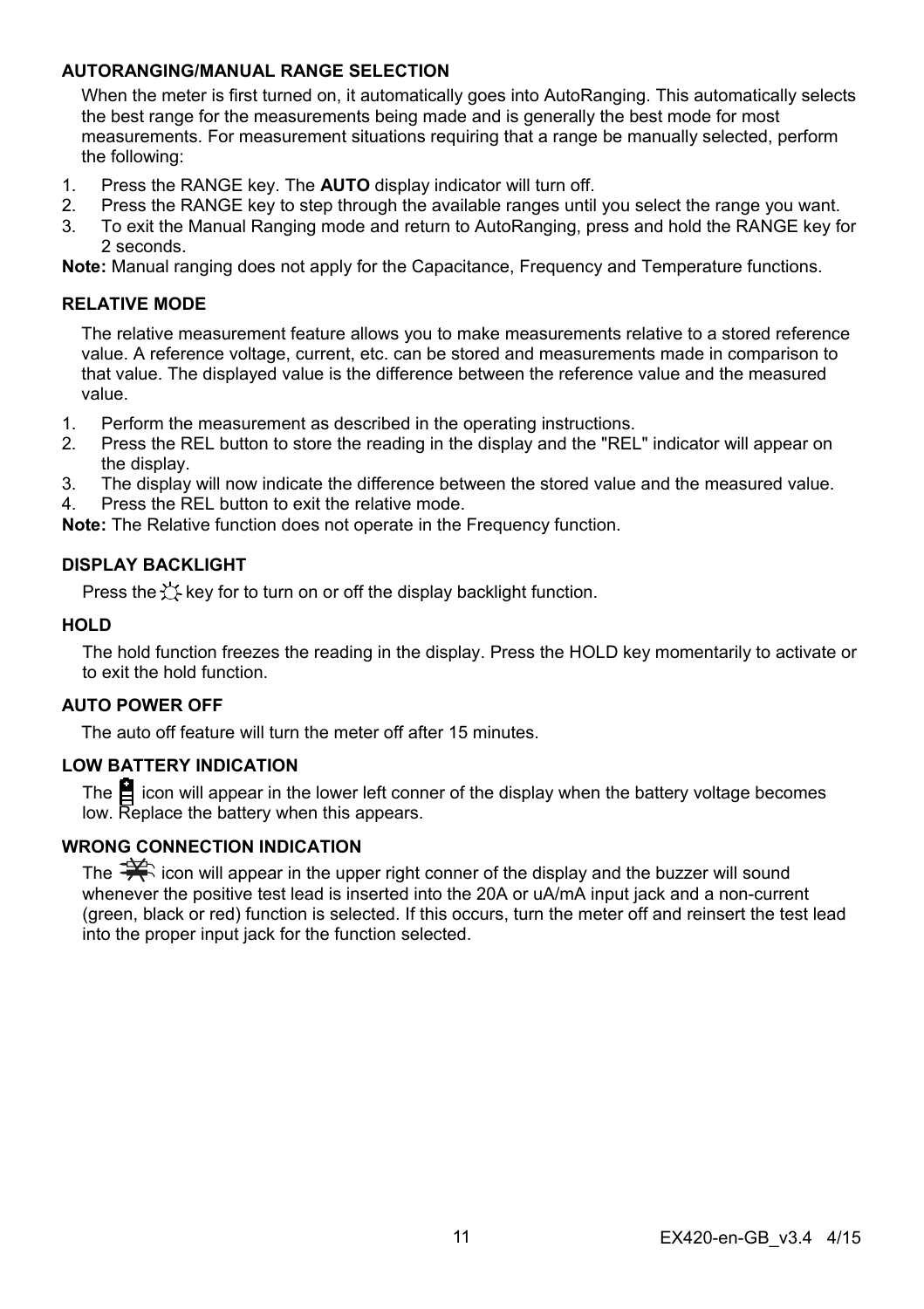# *Specifications*

| Function          | Range             | Resolution         | Accuracy                            |                                     |  |
|-------------------|-------------------|--------------------|-------------------------------------|-------------------------------------|--|
| DC Voltage        | 400mV             | 0.1 <sub>m</sub>   |                                     | $\pm$ (0.3% reading + 2 digits)     |  |
|                   | 4V                | 0.001V             |                                     |                                     |  |
|                   | 40V               | 0.01V              |                                     | $\pm$ (0.5% reading + 2 digits)     |  |
|                   | 400V              | 0.1V               |                                     |                                     |  |
|                   | 1000V             | 1V                 | $\pm$ (0.8% reading + 3 digits)     |                                     |  |
| <b>AC Voltage</b> |                   |                    | 50 to 400Hz                         | 400Hz to 1kHz                       |  |
|                   | 400mV             | 0.1 <sub>m</sub>   | $\pm$ (1.5% reading + 15<br>digits) | $\pm$ (2.5% reading + 15 digits)    |  |
|                   | 4V                | 0.001V             |                                     | $\pm$ (2.5% reading + 8 digits)     |  |
|                   | 40V               | 0.01V              | $\pm$ (1.5% reading + 6<br>digits)  |                                     |  |
|                   | 400V              | 0.1V               |                                     |                                     |  |
|                   | 750V              | 1V                 | $\pm$ (1.8% reading + 6<br>digits)  | $\pm$ (3% reading + 8 digits)       |  |
| DC Current        | 400µA             | $0.1\mu A$         |                                     |                                     |  |
|                   | 4000μA            | $1\mu$ A           |                                     |                                     |  |
|                   | 40 <sub>m</sub> A | 0.01mA             |                                     | $\pm$ (1.5% reading + 3 digits)     |  |
|                   | 400mA             | 0.1 <sub>m</sub> A |                                     |                                     |  |
|                   | 4A                | 0.001A             |                                     |                                     |  |
|                   | 20A               | 0.01A              |                                     | $\pm$ (2.5% reading + 5 digits)     |  |
| <b>AC Current</b> |                   |                    | 50 to 400Hz                         | 400Hz to 1KHz                       |  |
|                   | $400\mu A$        | $0.1\mu A$         |                                     | $\pm$ (3.0% reading + 7 digits)     |  |
|                   | 4000μA            | $1\mu$ A           | $\pm$ (1.8% reading + 8             |                                     |  |
|                   | 40 <sub>m</sub> A | 0.01mA             | digits)                             |                                     |  |
|                   | 400mA             | 0.1mA              |                                     |                                     |  |
|                   | 4A                | 0.001A             | $\pm$ (3.0% reading + 8             | $\pm$ (3.5% reading + 10<br>digits) |  |
|                   | 20A               | 0.01A              | digits)                             |                                     |  |
| Resistance        | $400\Omega$       | $0.1\Omega$        | $\pm$ (0.8% reading + 4 digits)     |                                     |  |
|                   | 4kΩ               | $0.001k\Omega$     |                                     | $\pm$ (0.8% reading + 2 digits)     |  |
|                   | $40k\Omega$       | $0.01k\Omega$      |                                     |                                     |  |
|                   | $400k\Omega$      | $0.1k\Omega$       |                                     | $\pm$ (1.0% reading + 2 digits)     |  |
|                   | $4M\Omega$        | $0.001M\Omega$     |                                     |                                     |  |
|                   | $40M\Omega$       | $0.01M\Omega$      | $\pm$ (3.0% reading + 5 digits)     |                                     |  |
| Capacitance       | 40 <sub>nF</sub>  | 0.01nF             | $\pm$ (5.0% reading + 7 digits)     |                                     |  |
|                   | 400nF             | 0.1nF              | $\pm$ (3.0% reading + 5 digits)     |                                     |  |
|                   | $4\mu$ F          | $0.001\mu F$       |                                     |                                     |  |
|                   | $40\mu F$         | $0.01 \mu F$       |                                     | $\pm$ (3.5% reading + 5 digits)     |  |
|                   | 100µF             | $0.1 \mu F$        | $\pm$ (5.0% reading + 5 digits)     |                                     |  |

NOTE: Accuracy is stated at 18<sup>°</sup>C to 28<sup>°</sup>C (65<sup>°</sup>F to 83<sup>°</sup>F) and less than 75% RH.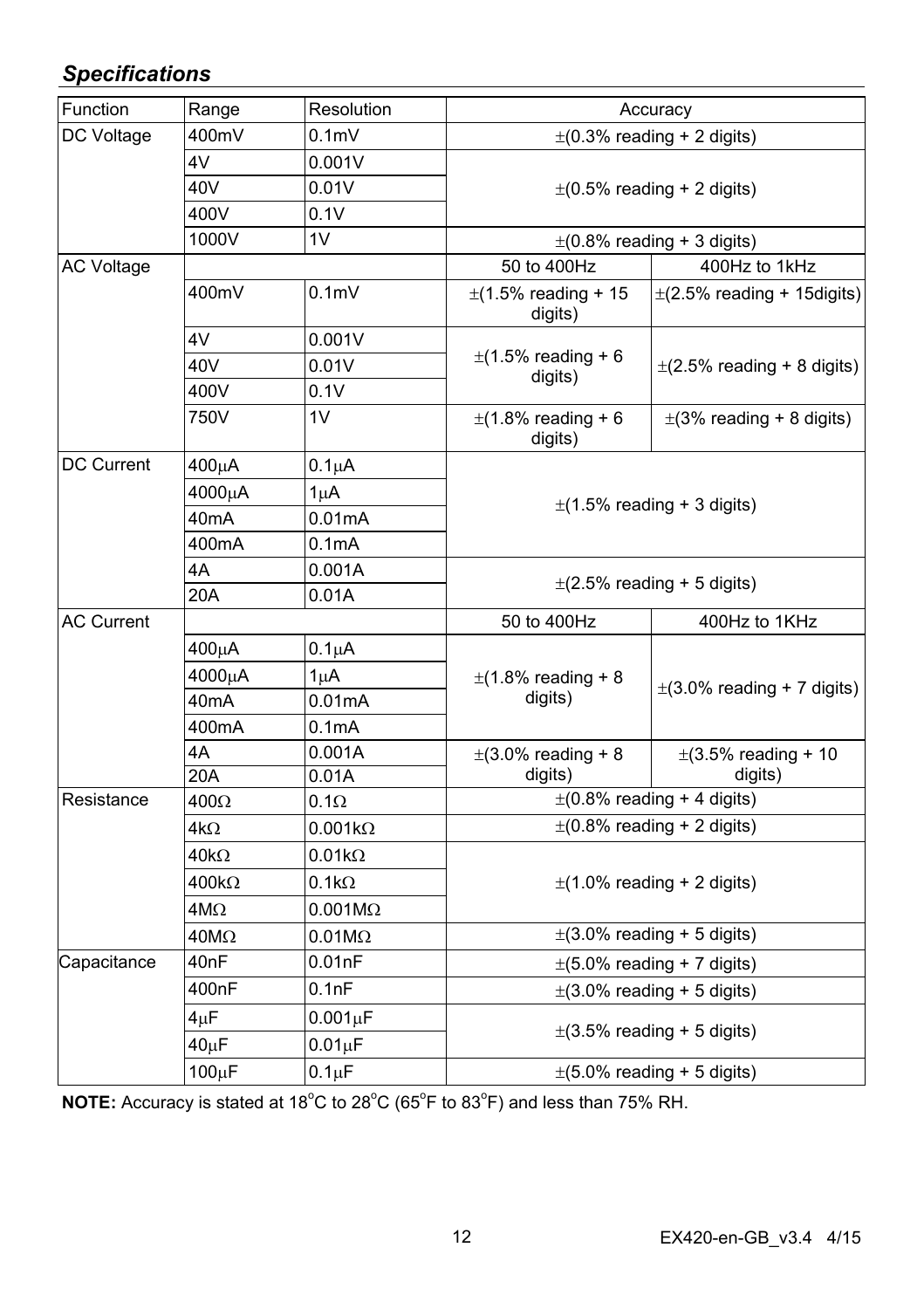| <b>Function</b> | Range                  | <b>Resolution</b>                                                                                                  |  | Accuracy                        |  |
|-----------------|------------------------|--------------------------------------------------------------------------------------------------------------------|--|---------------------------------|--|
| Frequency       | 5.000Hz                | $0.001$ Hz                                                                                                         |  | $\pm$ (1.5% reading + 5 digits) |  |
|                 | 50.00Hz                | $0.01$ Hz                                                                                                          |  |                                 |  |
|                 | 500.0Hz                | $0.1$ Hz                                                                                                           |  |                                 |  |
|                 | 5.000kHz               | $0.001$ kHz                                                                                                        |  |                                 |  |
|                 | 50.00kHz               | $0.01$ kHz                                                                                                         |  | $\pm$ (1.2% reading + 2 digits) |  |
|                 | 500.0kHz               | $0.1$ k $Hz$                                                                                                       |  |                                 |  |
|                 | 5.000MHz               | $0.001$ MHz                                                                                                        |  |                                 |  |
|                 | 10.00MHz               | $0.01$ MHz                                                                                                         |  | $\pm$ (1.5% reading + 4 digits) |  |
|                 |                        | Sensitivity: 0.8V rms min. @ 20% to 80% duty cycle and <100kHz; 5Vrms min @ 20% to 80% duty<br>cycle and > 100kHz. |  |                                 |  |
| Duty Cycle      | 0.1 to 99.9%           | 0.1%                                                                                                               |  | $\pm$ (1.2% reading + 2 digits) |  |
|                 |                        | Pulse width: 100µs - 100ms, Frequency: 5Hz to 150kHz                                                               |  |                                 |  |
| Temp            | -20 to $750^{\circ}$ C | $1^{\circ}$ C                                                                                                      |  | $\pm$ (3.0% reading + 3 digits) |  |
| $(type-K)$      | -4 to 1382°F           | $1^{\circ}F$                                                                                                       |  | (probe accuracy not included)   |  |

**NOTE:** Accuracy specifications consist of two elements:

- (% reading) This is the accuracy of the measurement circuit.
- (+ digits) This is the accuracy of the analog to digital converter.

| Diode Test                    | Test current of 0.3mA maximum, open circuit voltage 1.5V DC typical                                      |
|-------------------------------|----------------------------------------------------------------------------------------------------------|
| <b>Continuity Check</b>       | Audible signal will sound if the resistance is less than $150\Omega$ (approx.),<br>test current $<$ 07mA |
| <b>Temperature Sensor</b>     | Requires type K thermocouple                                                                             |
| Input Impedance               | $>7.5MΩ$ (VDC & VAC)                                                                                     |
| <b>AC Response</b>            | Average responding                                                                                       |
| <b>ACV Bandwidth</b>          | 50Hz to 1kHz                                                                                             |
| Display                       | 4000 count backlit liquid crystal                                                                        |
| Overrange indication          | "OL" is displayed                                                                                        |
| <b>Auto Power Off</b>         | 15 minutes (approximately)                                                                               |
| <b>Polarity</b>               | Automatic (no indication for positive); Minus (-) sign for negative                                      |
| <b>Measurement Rate</b>       | 2 times per second, nominal                                                                              |
| <b>Low Battery Indication</b> | "I " is displayed if battery voltage drops below operating voltage                                       |
| <b>Battery</b>                | One 9 volt (NEDA 1604) battery                                                                           |
| <b>Fuses</b>                  | mA, µA ranges; 0.5A/250V fast blow                                                                       |
|                               | A range; 20A/250V ceramic fast blow                                                                      |
| <b>Operating Temperature</b>  | 5°C to 40°C (41°F to 104°F)                                                                              |
| <b>Storage Temperature</b>    | $-20^{\circ}$ C to 60 $^{\circ}$ C (-4 $^{\circ}$ F to 140 $^{\circ}$ F)                                 |
| <b>Operating Humidity</b>     | Max 80% up to 31°C (87°F) decreasing linearly to 50% at 40°C(104°F)                                      |
| <b>Storage Humidity</b>       | < 80%                                                                                                    |
| <b>Operating Altitude</b>     | 2000 meters (7000ft) maximum.                                                                            |
| Weight                        | 342g (0.753lb) (includes holster).                                                                       |
| <b>Size</b>                   | 187 x 81 x 50mm (7.36" x 3.2" x 2.0") (includes holster)                                                 |
| <b>Safety</b>                 | For indoor use and in accordance with the requirements for double                                        |
|                               | insulation to IEC1010-1 (2001): EN61010-1 (2001) Overvoltage                                             |
|                               | Category III 600V and Category II 1000V, Pollution Degree 2.                                             |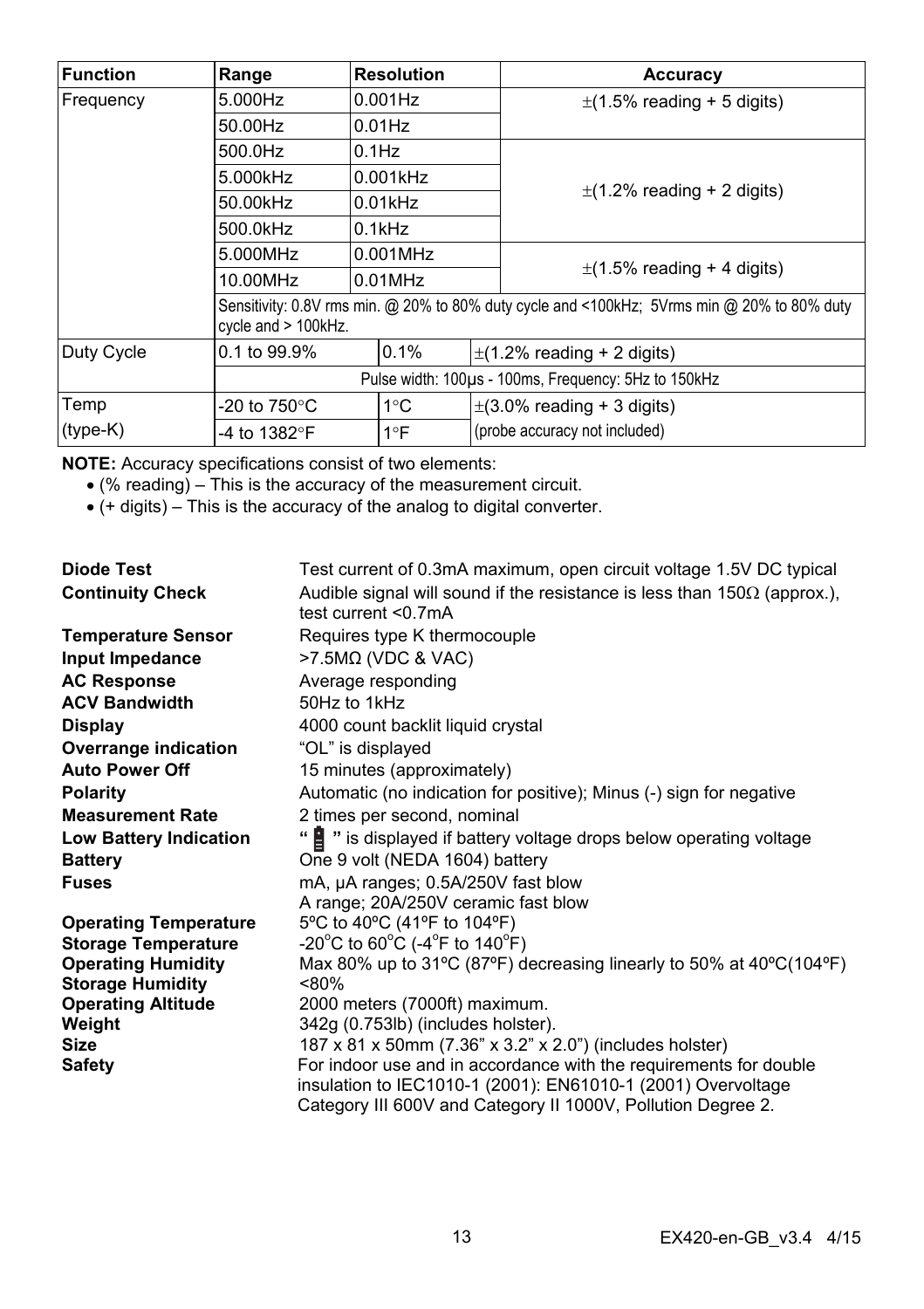## *Maintenance*

**WARNING:** To avoid electrical shock, disconnect the meter from any circuit, remove the test leads from the input terminals, and turn OFF the meter before opening the case. Do not operate the meter with an open case.

This MultiMeter is designed to provide years of dependable service, if the following care instructions are performed:

- 1. **KEEP THE METER DRY**. If it gets wet, wipe it off.
- 2. **USE AND STORE THE METER IN NORMAL TEMPERATURES.** Temperature extremes can shorten the life of the electronic parts and distort or melt plastic parts.
- 3. **HANDLE THE METER GENTLY AND CAREFULLY.** Dropping it can damage the electronic parts or the case.
- 4. **KEEP THE METER CLEAN.** Wipe the case occasionally with a damp cloth. DO NOT use chemicals, cleaning solvents, or detergents.
- 5. **USE ONLY FRESH BATTERIES OF THE RECOMMENDED SIZE AND TYPE.** Remove old or weak batteries so they do not leak and damage the unit.
- 6. **IF THE METER IS TO BE STORED FOR A LONG PERIOD OF TIME**, the batteries should be removed to prevent damage to the unit.

#### **Battery Replacement**

- 1. Remove the Phillips head screw that secures the rear battery door
- 2. Open the battery compartment
- 3. Replace the 9V battery
- 4. Secure the battery compartment



Never dispose of used batteries or rechargeable batteries in household waste. As consumers, users are legally required to take used batteries to appropriate collection sites, the retail store where the batteries were purchased, or wherever batteries are sold.

**Disposal:** Do not dispose of this instrument in household waste. The user is obligated to take end-oflife devices to a designated collection point for the disposal of electrical and electronic equipment.

#### **Other Battery Safety Reminders**

- o Never dispose of batteries in a fire. Batteries may explode or leak.
- $\circ$  Never mix battery types. Always install new batteries of the same type.

**WARNING:** To avoid electric shock, do not operate the meter until the battery cover is in place and fastened securely.

**NOTE:**: If your meter does not work properly, check the fuses and batteries to make sure that they are still good and that they are properly inserted.